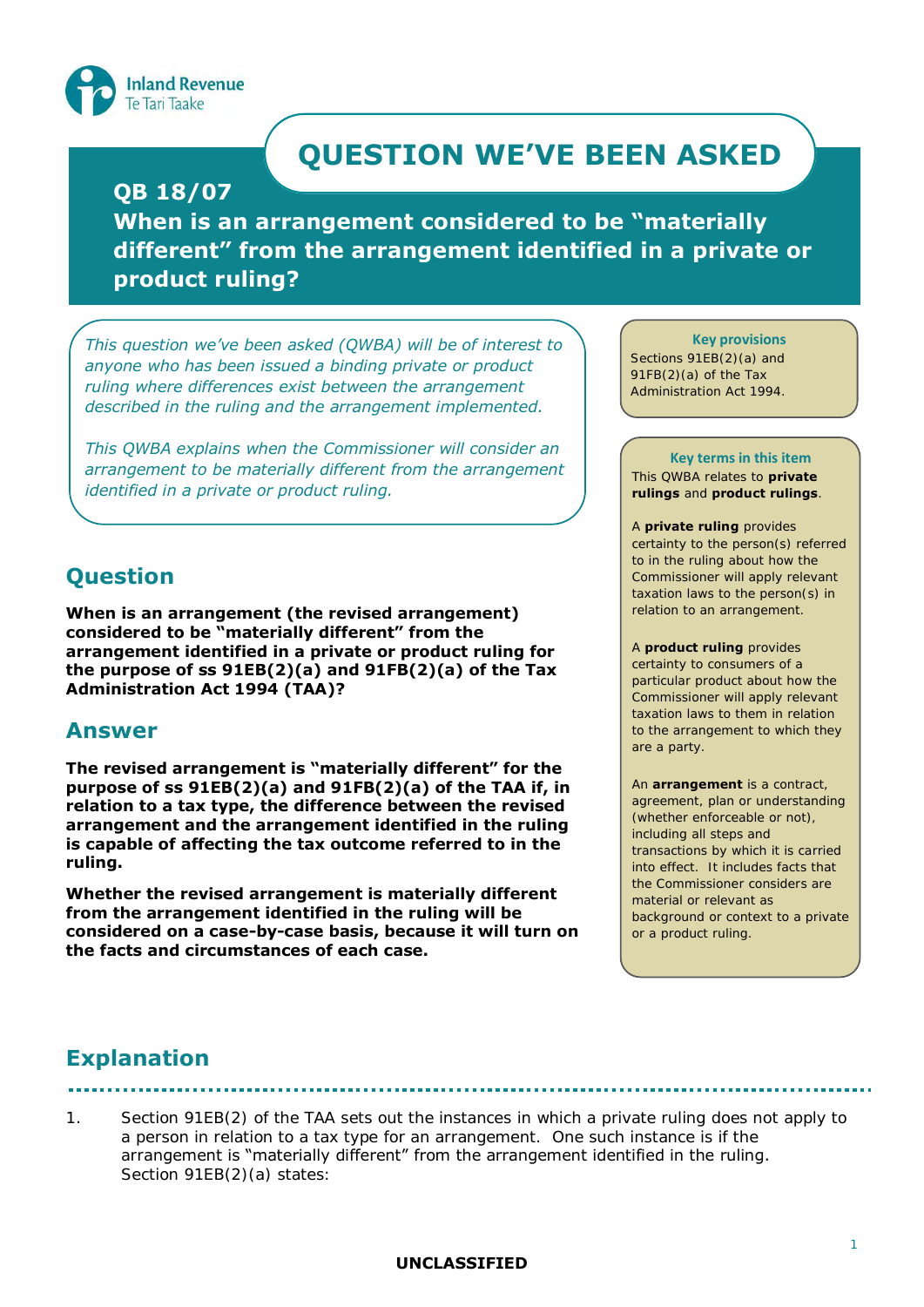

…

…

- (2) A private ruling does not apply to a person in relation to a tax type for an arrangement, to the extent to which, in relation to the tax type  $-$ 
	- (a) the arrangement is **materially different** from the arrangement identified in the ruling;… [Emphasis added]
- 2. Section 91FB(2)(a) of the TAA contains an equivalent provision in relation to product rulings.
- 3. We have been asked to provide guidance on the meaning of "materially different" in ss 91EB(2)(a) and 91FB(2)(a).
- 4. To provide this quidance, we must consider the meaning of the terms "materially" and "different". The *Oxford English Dictionary* (online ed, Oxford University Press, accessed 13 February 2017) relevantly defines these two terms (and their derivatives) as follows:

**Materially adv.** … **4** To a material or important extent; significantly, substantially, considerably.

**Material adj**. (specifically in the context of "having significance or relevance") … **6a** Of serious or substantial import; significant, important, of consequence. … **6c** Of evidence or a fact: significant or influential, esp. in having affected a person's decision-making; … **6d** Pertinent, relevant; essential.

**Different adj.** ... 2a Unlike in nature, form, or quality; not of the same kind; dissimilar.

**Differ v. 1** To have different or distinguishing qualities or features; to be dissimilar, different, or distinct in nature, form, or qualities in a particular respect.

- 5. Therefore, based on these definitions, a "materially different" arrangement is one that is significantly unlike the arrangement identified in the ruling, with that difference being of consequence or influential in affecting a person's decision-making.
- 6. No New Zealand case law has considered the meaning of "materially different" in a tax context.
- 7. The Australian Federal Court considered the meaning of the phrase in *Carey v Field* [2002] FCA 1173. The case was an application for judicial review of the Australian Commissioner's decision to withdraw a product ruling (a type of public ruling) in the context of the original Australian binding rulings regime (since repealed and replaced). The court was required to consider whether, on the material before the Commissioner and upon which he relied, it was open to him to conclude that the differences he identified as "material differences" were considerations that he was entitled to take into account in deciding to withdraw the product ruling. The real issue between the parties related to what constitutes a "material difference" in that context. The relevant legislation contained no reference to the phrase "materially different". However, the product ruling contained the following statement:

If the arrangement described in the Product Ruling is **materially different** from the arrangement that is actually carried out, investors lose the protection of the Product Ruling. [Emphasis added]

8. The applicant submitted that for a difference to be material, the difference **must** result in a different tax outcome to that provided for in the ruling. Merkel J disagreed and expressed the following views at [47]:

> … In my view if it is reasonably open to the Commissioner to form the view on the material before him that, because of a difference between the arrangement implemented and that ruled upon, the tax outcome for a taxpayer who is a member of the class of persons to whom the ruling was intended to apply is capable of being, or is or likely to be, different to that provided for in the ruling, that difference is a material difference, and therefore not an irrelevant consideration in the context of the judicial review of a decision to withdraw the ruling under s14ZAAK(1) of the [Taxation Administration Act 1953 (Cth)]. While a purpose of the binding public ruling system is to provide certainty to taxpayers, that purpose is better served by the Commissioner having the power to withdraw a ruling if he forms the view that the differences between the arrangement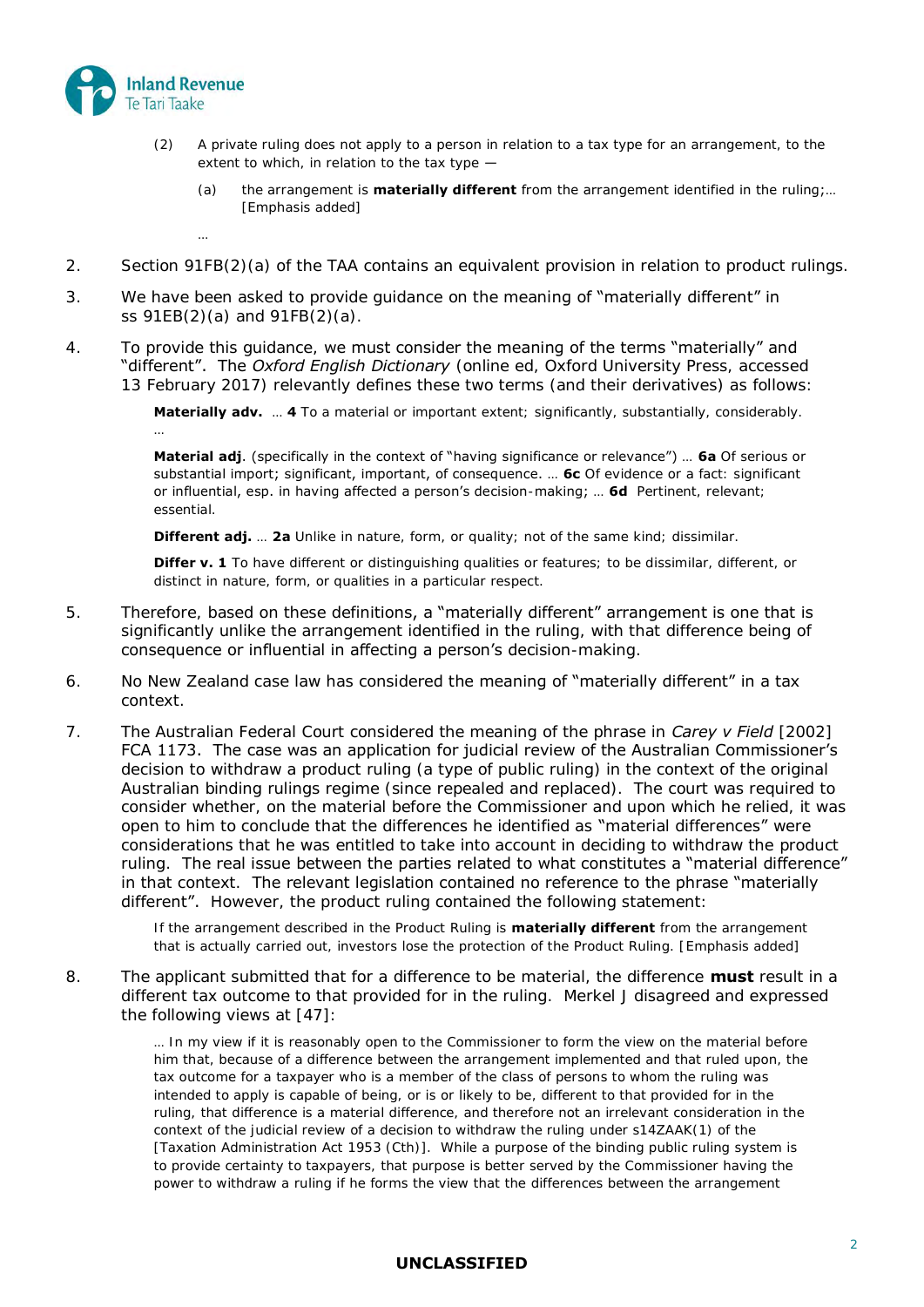

implemented and that ruled upon are capable of having or likely to have a different tax outcome to that provided for in the ruling. Plainly, if it is reasonably open to the Commissioner to form the view that the tax outcomes ruled upon do not apply, greater certainty is provided by the withdrawal of the ruling. The object of certainty and the public interest are not served by the maintenance of a ruling where the Commissioner has formed a view, that is reasonably open on the basis of the material before him, that the ruling can no longer be safely relied upon because of differences between the arrangement implemented and that ruled upon.

- 9. In other areas of law, the courts have held that a difference is "material" if it is significant or relevant (*Rainey v Greater Glasgow Health Board* [1987] 1 All ER 65 and *Minister for Immigration, Local Government and Ethnic Affairs v Dela Cruz* (1992) 110 ALR 367). In the context of contracts in writing and written instruments, a material alteration is one that alters the legal effect of the instrument (*Vacuum Oil Co Pty Ltd v Longmuir* [1957] VR 456). Given the very different context in which these cases were decided, it is the Commissioner's view that they are of very limited interpretative value.
- 10. In the context of the New Zealand binding rulings legislation, it is the Commissioner's view that the phrase "materially different" in ss  $91EB(2)(a)$  and  $91FB(2)(a)$  means a difference that is **capable** of affecting the tax outcome referred to in the ruling.
- 11. Therefore, if in relation to a tax type, the difference between the revised arrangement and the arrangement identified in the ruling is capable of affecting the tax outcome referred to in the ruling, the Commissioner's view is that the revised arrangement is "materially different" from the arrangement identified in the ruling for the purpose of ss 91EB(2)(a) and 91FB(2)(a).
- 12. Whether a revised arrangement is materially different from the arrangement identified in a private or product ruling depends on the facts and circumstances of each case. The size of the difference in tax outcome is not a determining factor when evaluating whether the difference in the arrangement is material for the purpose of ss 91EB(2)(a) and 91FB(2)(a). In certain instances the size of the difference in tax outcome will not be a relevant factor at all. Given the widely divergent nature of the taxation laws in respect of which binding rulings may be made, it is not possible to list all the factors that the Commissioner will take into account when considering each case. The Commissioner will consider each matter on a caseby-case basis.

### **When the ruling ceases to apply under ss 91EB(2)(a) and 91FB(2)(a) of the TAA**

13. It is the Commissioner's view that, if a revised arrangement is materially different from the arrangement identified in a ruling, the ruling does not apply in relation to the tax type for the arrangement from the point in time that the arrangement is materially different. The ruling will continue to apply from commencement of the period of the ruling until that point.

### **Process**

- 14. If you have a question about whether an arrangement is materially different from the arrangement identified in a private or product ruling you should contact:
	- your Compliance Manager if you are a Significant Enterprise taxpayer; or
	- the team that worked on your ruling; or
	- the Taxpayer Rulings Unit of the Office of the Chief Tax Counsel (rulings@ird.govt.nz).

You may be required to apply for a new ruling to enable the Commissioner to consider whether the revised arrangement is materially different from the arrangement ruled on.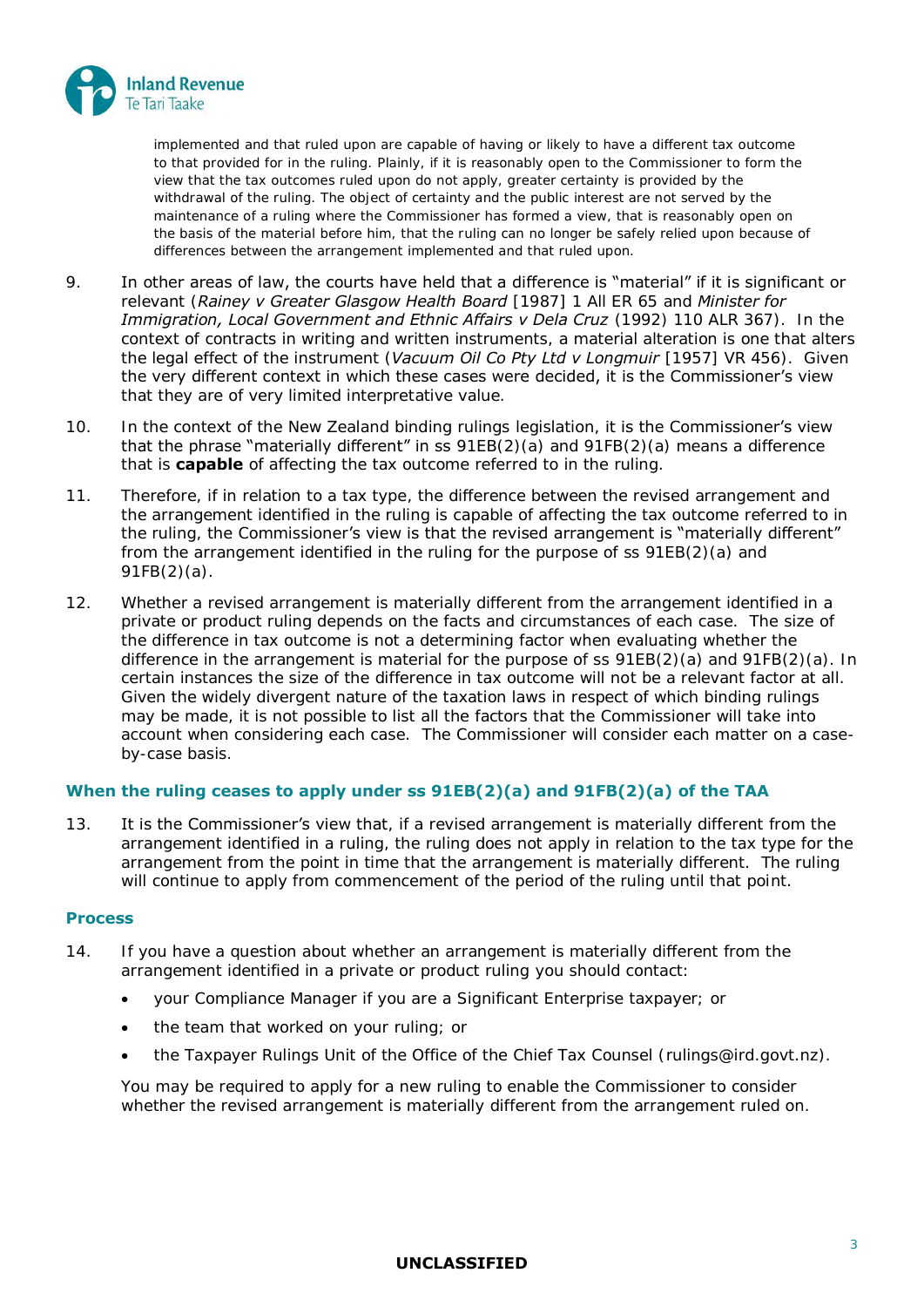

### **Examples**

The following examples help to explain the application of the law.

#### *Example 1: Using a different investment vehicle*

Shane, Karen and Steve intend to use a limited partnership structure to invest in a commercial property development. They obtain a private ruling about the tax treatment of interest paid and tax losses. However, they end up using a look-through company structure instead of a limited partnership structure for their investment.

The Commissioner considers the revised arrangement is materially different from the arrangement identified in the ruling, because the investment vehicle used is capable of affecting the tax outcome identified in the ruling.

#### *Example 2: Loan financing provided by a different bank on identical terms*

No 8 Wire Limited is in negotiations with ABC Bank (a New Zealand bank) to obtain a loan for \$5 million to acquire new business equipment for its factory in New Plymouth. No 8 Wire Limited obtains a private ruling to confirm that interest payments under the proposed loan contract with ABC Bank will be deductible for income tax purposes. The loan falls through shortly after the private ruling is issued, but No 8 Wire Limited is able to secure a \$5 million loan on identical terms from XYZ Bank (also a New Zealand bank).

The Commissioner considers that the arrangement is not materially different from the arrangement identified in the private ruling issued to No 8 Wire Limited because the difference in the arrangement is not capable of affecting the tax outcome identified in the private ruling.

### *Example 3: Acquiring shares in a different company listed on the ASX*

Marama is a share dealer with a significant share portfolio. She intends to acquire a portfolio interest in Technotrooper, a foreign company listed on the ASX. She obtains a private ruling that dividend income derived from this company is not income, so is not taxable. The ruling is on the basis that this investment is an attributing interest in a foreign investment fund (FIF) in relation to which the fair dividend rate method will be used to calculate Marama's FIF income, and none of the exemptions in ss EX 31 to EX 43 will apply to her proposed shareholding in Technotrooper.

Shortly after obtaining the private ruling, Marama decides to acquire a portfolio interest in GadgetsGalore instead. GadgetsGalore is also listed on the ASX.

The Commissioner considers that the arrangement is materially different from the arrangement identified in the private ruling, because the tax outcome is capable of being different to that provided for in the private ruling that Marama obtained. Shares listed on the ASX may be eligible for the exemption in s EX 31.

If Marama's rights in GadgetsGalore meet the requirements in s EX 31 it will be exempt from being an attributing interest in a FIF, and no FIF income will arise. However, if Marama's rights in GadgetsGalore do not meet the requirements in s EX 31 it will not be exempt from being an attributing interest in a FIF, and FIF income may arise in Marama's hands if all the other relevant requirements in s CQ 5 are met.

### *Example 4: Difference affects only one of the sections ruled on*

Bric-a-Brac Limited obtains a private ruling in respect of how ss CA 1, CB 1, CB 2, CB 3, CB 4, CB 5 and CX 55 of the Income Tax Act 2007 apply to an arrangement. The arrangement subsequently implemented is different from the arrangement identified in the ruling. The difference is capable of affecting how s CX 55 applies to the arrangement but is not capable of affecting how any of ss CA 1, CB 1, CB 2, CB 3, CB 4, or CB 5 apply to the arrangement.

Section 91EB(2)(a) of the TAA provides that a "private ruling does not apply to a person **in relation to a tax type** for an arrangement, to the extent to which, **in relation to the tax type**, the arrangement is materially different from the arrangement identified in the ruling".

While the private ruling contains ruling bullet points in relation to multiple sections relating to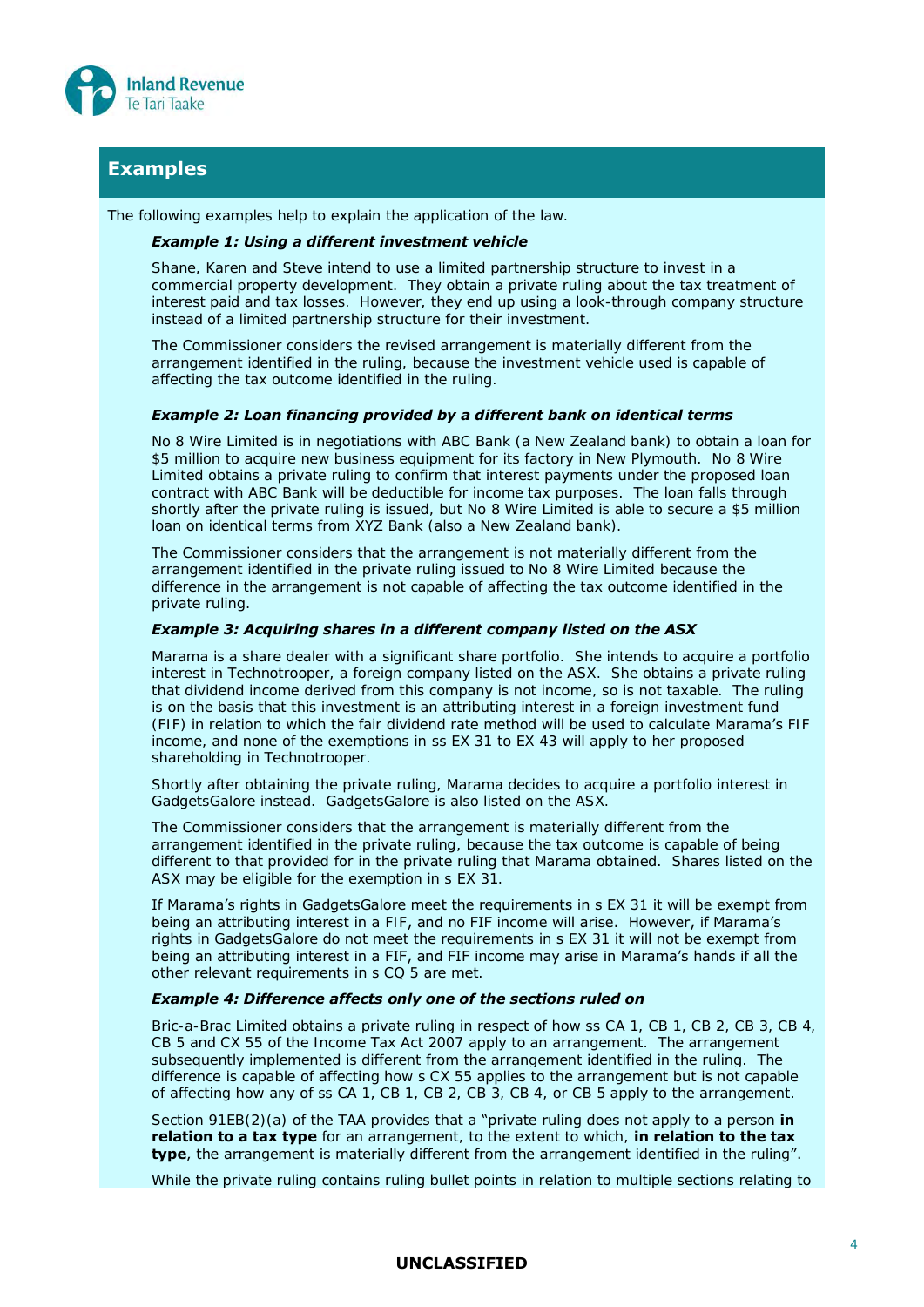

income tax, the private ruling is in relation to only one tax type (that is, income tax). As the difference between the arrangement identified in the ruling and the arrangement implemented is capable of affecting the tax outcomes ruled on, the ruling does not apply in relation to the relevant tax type (being income tax) for the arrangement. As the ruling was in relation to only one tax type (being income tax), the entire ruling does not apply.

### *Example 5: Difference affects tax outcome not ruled on*

Bubble and Squeak Limited obtains a private ruling in relation to how ss CW 10 and CX 55 of the Income Tax Act 2007 apply to an arrangement. The arrangement as implemented differs from the arrangement ruled on. However, the differences are not capable of affecting the tax outcomes ruled on – the differences are capable of affecting only the tax outcome in relation to s IC 5 (which was not ruled on).

It is the Commissioner's view that the arrangement is not "materially different" for the purpose of s 91EB(2)(a) of the TAA in these particular circumstances. This is because the differences between the arrangement ruled on and the arrangement implemented are not capable of affecting the tax outcomes **ruled on**.

### *Example 6: Difference affects only one of the tax types ruled on*

Pitter Patter Limited obtains a private ruling that contains ruling bullet points in relation to income tax and ruling bullet points in relation to GST. The difference in the arrangement ruled on and the arrangement implemented is capable of affecting the GST outcome ruled on, but is not capable of affecting the income tax outcome ruled on.

Under s 91EB(2)(a) of the TAA a "private ruling does not apply to a person **in relation to a tax type** for an arrangement, to the extent to which, **in relation to the tax type** the arrangement is materially different from the arrangement identified in the ruling".

Therefore, it is the Commissioner's view that the private ruling does not apply to Pitter Patter Limited in relation to GST for the arrangement. This is because, in relation to the GST tax type, the difference between the arrangement identified in the ruling and the arrangement implemented is capable of affecting the manner in which the GST legislation ruled on applies to the arrangement. The private ruling continues to apply to Pitter Patter Limited and the arrangement in relation to the income tax legislation ruled on.

### *Example 7: Difference may affect conclusion under s BG 1 of the Income Tax Act 2007*

Property Projects Limited applies for and obtains a private ruling in relation to a new business venture that it is about to launch. The description of the arrangement contains a statement to the effect that Property Projects Limited uses, and will continue to use, IFRS. In the absence of that statement the Commissioner would not be able to rule as requested in relation to s BG 1 of the Income Tax Act 2007.

Shortly after the private ruling is issued the IFRS thresholds are modified. Those falling under/outside the new thresholds are now able to choose whether to use IFRS or GAAP. Property Projects Limited chooses to continue using IFRS.

As Property Projects Limited continues to use IFRS following the modification of the IFRS thresholds, the statement of fact contained in the description of the arrangement holds true. Therefore, it is the Commissioner's view that the arrangement remains the same as that identified in the ruling.

If Property Projects Limited starts using GAAP instead of IFRS following the modification of the IFRS thresholds, it is the Commissioner's view that the revised arrangement is materially different from the arrangement identified in the private ruling as it is capable of affecting the tax outcome referred to in the ruling.